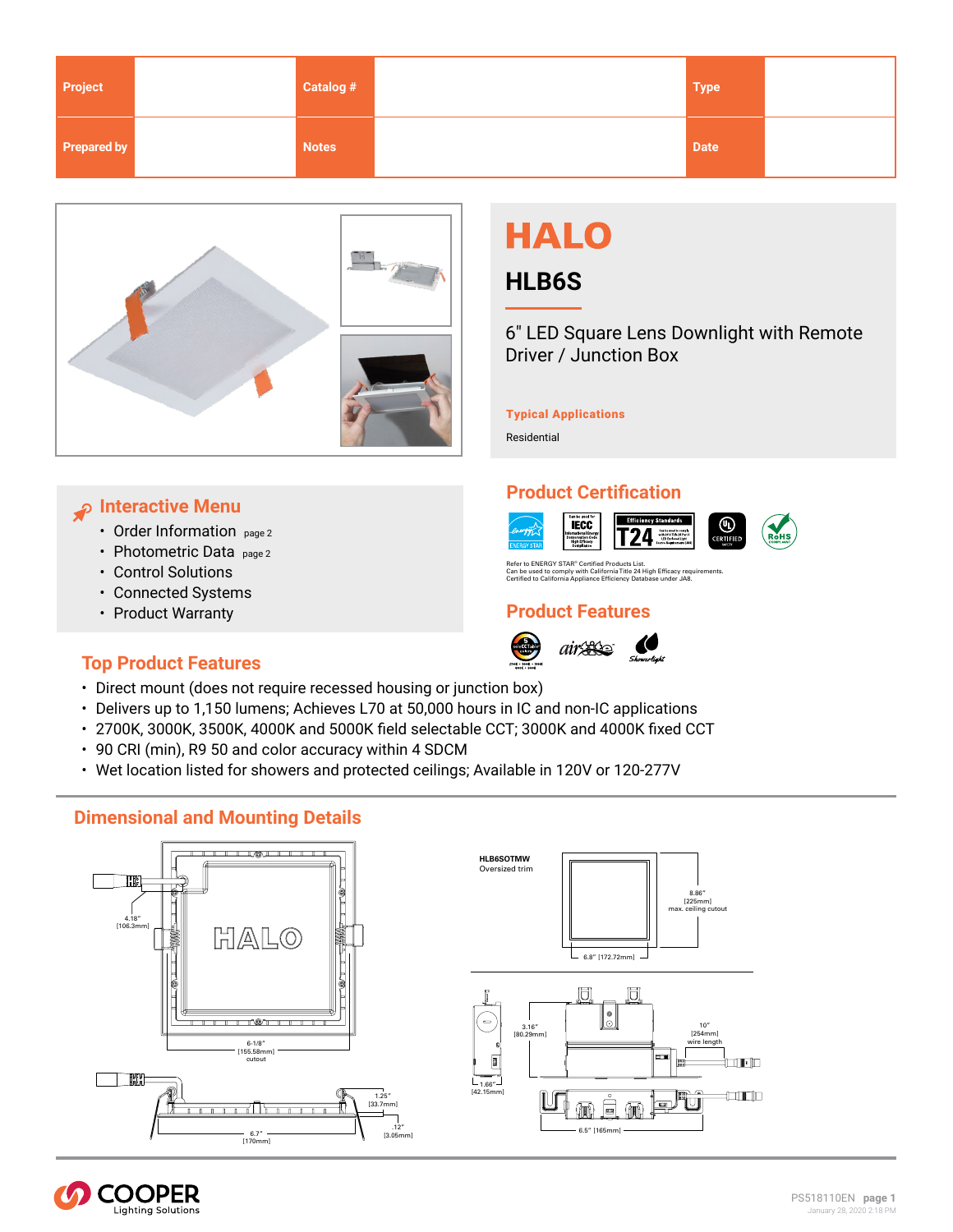## <span id="page-1-0"></span>**Order Information**

#### SAMPLE ORDER NUMBER: **HLB6S099FS1EMWR**

| <b>Models</b>                                                                          | Lumens                      | <b>CRI/CCT</b>                                                                                                                                             | <b>Driver</b>                                                                                 | <b>Finish</b>             | Packaging                                                                                    |
|----------------------------------------------------------------------------------------|-----------------------------|------------------------------------------------------------------------------------------------------------------------------------------------------------|-----------------------------------------------------------------------------------------------|---------------------------|----------------------------------------------------------------------------------------------|
| <b>Models</b>                                                                          | Lumens                      | <b>CRI/CCT</b>                                                                                                                                             | <b>Driver</b>                                                                                 | <b>Finish</b>             | Packaging                                                                                    |
| $HLB6S = 6$ -Inch LED square<br>lens downlight with<br>remote driver /<br>junction box | $09 = 900$ lumens (nominal) | 930 = 90 CRI minimum. 3000K CCT<br>940 = 90 CRI minimum, 4000K CCT<br>9FS = 90 CRI minimum, field selectable<br>2700K, 3000K, 3500K, 4000K or<br>5000K CCT | 1E = 120V 60Hz, LE & TE phase<br>cut 5% dimming<br>E010 = 120-277V, 0-10V 5%<br>dimmina $(1)$ | $MW =$ matte white flange | $R$ = recyclable 4-color unit carton suitable for<br>point of purchase merchandising display |
| <b>Notes</b>                                                                           | <b>Notes</b>                | <b>Notes</b>                                                                                                                                               | <b>Notes</b><br>(1) E010 driver is only available in FS<br>color temperature.                 | <b>Notes</b>              | <b>Notes</b>                                                                                 |

#### **Accessories**

| <b>Accessories</b>                                                                                                   |                                                                                                                                     |  |  |
|----------------------------------------------------------------------------------------------------------------------|-------------------------------------------------------------------------------------------------------------------------------------|--|--|
| $HL6RSMF = 6"$ round and square mounting frame<br><b>HLB6SOTMW</b> = 6" square oversized trim, matte white           | <b>Extension Cable   Dedicated Driver/Jbox</b><br><b>HLB06EC</b> $-$ 6 ft. extension cable<br>HLB12EC - 12 ft. extension cable      |  |  |
| <b>Designer Trims</b><br><b>HLB6STRMMW</b> = 6" square decorative overlay, matte white                               | HLB20EC - 20 ft. extension cable                                                                                                    |  |  |
| HLB6STRMSN = 6" square decorative overlay, satin nickel<br>HLB6STRMTBZ = 6" square decorative overlay, tuscan bronze | <b>Extension Cable   seleCCTable Driver/Jbox</b><br><b>HLB06FSEC</b> $-6$ ft. extension cable<br>HLB12FSEC - 12 ft. extension cable |  |  |
|                                                                                                                      | <b>HLB20FSEC</b> $-$ 20 ft. extension cable                                                                                         |  |  |

### **Photometric Data**

| HLB6S099FS1EMWR-3000K                                  |               |      |  |
|--------------------------------------------------------|---------------|------|--|
| <b>Luminaire lumens</b>                                | 975           |      |  |
| <b>Input watts</b>                                     | 13.7          |      |  |
| LER (LPW)                                              | 71.2          |      |  |
| <b>Spacing</b><br><b>Criteria</b>                      | $0 - 180$     | 1.22 |  |
|                                                        | 90-270        | 1.30 |  |
|                                                        | Diagonal      | 1.38 |  |
| <b>Beam angle (degrees)</b>                            | 110.3         |      |  |
| <b>Field angle (degrees)</b>                           | 161.8         |      |  |
| <b>Zonal lumen</b>                                     | <b>Lumens</b> |      |  |
| $0 - 30$                                               | 273           | 28   |  |
| $0 - 40$                                               | 449           | 46.1 |  |
| $0 - 60$                                               | 782           | 80.2 |  |
| $0 - 90$                                               | 975           | 100  |  |
| $90^\circ$<br>$90^{\circ}$<br>$80^\circ$<br>$80^\circ$ |               |      |  |



\* Tested in accordance with IES LM63. Field results may vary.

#### **Color Metric Summary - 3000K**



CCT - Range of 2700K- 5000K

#### **Product Specifications**

| <b>PRODUCT</b><br><b>SPECIFICATIONS</b>                        |              |  |
|----------------------------------------------------------------|--------------|--|
| Lumens                                                         | 953          |  |
| <b>Watts</b>                                                   | 14.4         |  |
| 66.4<br><b>Lumens Per Watt (Efficacy)</b>                      |              |  |
| <b>Color Accuracy (CRI)</b>                                    | 92           |  |
| <b>Light Color (CCT)</b><br>Correlated Color Temperature (CCT) | 3000K        |  |
| warm white<br>soft white                                       | bright white |  |
| 2700K<br>3000K<br>4500K                                        | 6500K        |  |

| HLB4 4-inch             | <b>CCT</b> | <b>Lumens</b> | Power (W) | <b>LPW</b> |
|-------------------------|------------|---------------|-----------|------------|
| Fixed CCT               | 3000K      | 956           | 13.8      | 69.3       |
|                         | 4000K      | 987           | 13.8      | 71.5       |
|                         | 2700K      | 954           | 13.7      | 69.6       |
|                         | 3000K      | 975           | 13.7      | 71.1       |
| Field<br>Selectable CCT | 3500K      | 1002          | 13.7      | 73.2       |
|                         | 4000K      | 1012          | 13.7      | 73.9       |
|                         | 5000K      | 1009          | 13.7      | 73.6       |